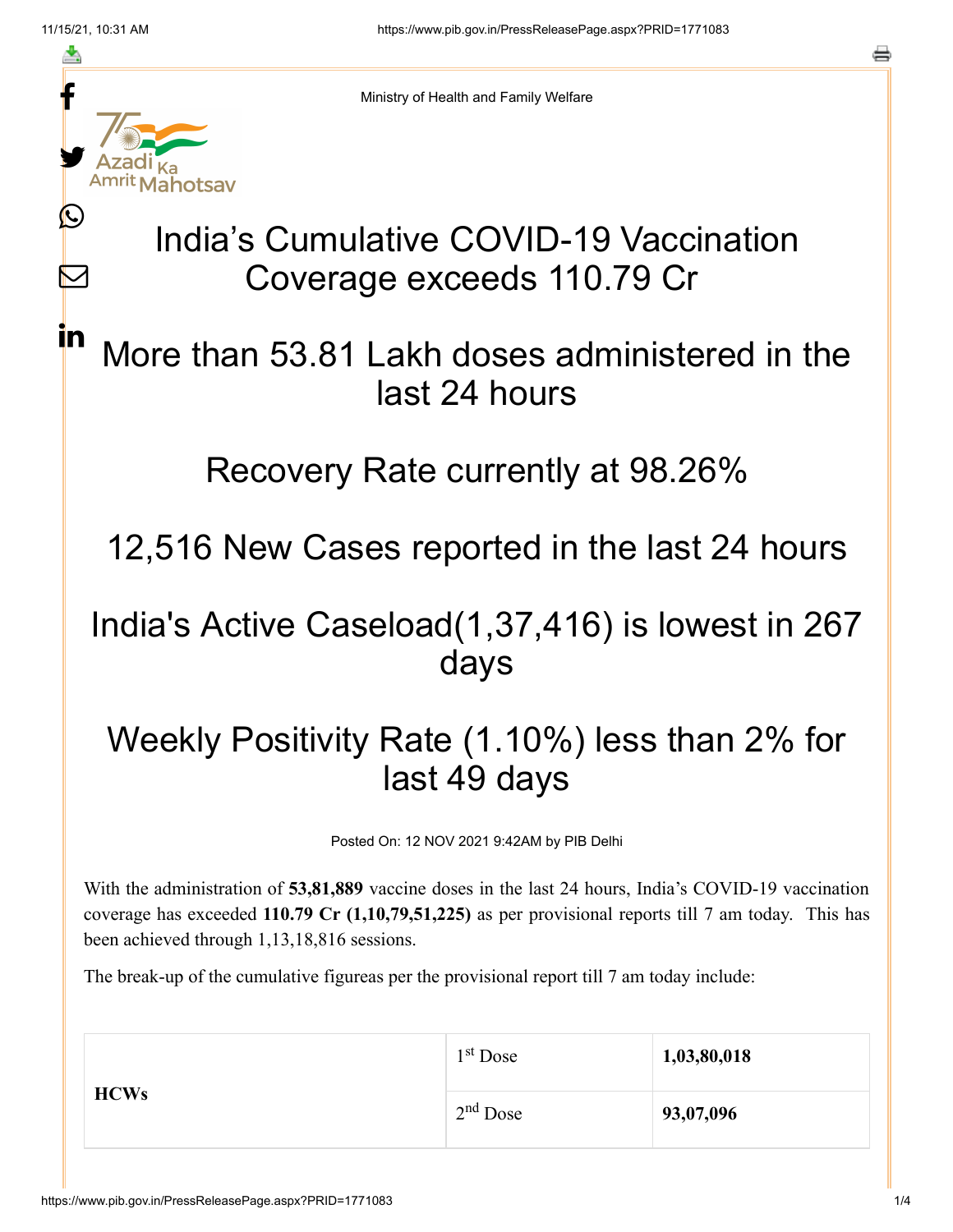| f            |                       | 1 <sup>st</sup> Dose | 1,83,73,522        |
|--------------|-----------------------|----------------------|--------------------|
|              | <b>FLWs</b>           | $2nd$ Dose           | 1,61,23,036        |
| $\bf \Omega$ |                       | $1st$ Dose           | 42,92,51,634       |
|              | Age Group 18-44 years | $2nd$ Dose           | 16,30,73,557       |
|              |                       | $1st$ Dose           | 17,75,00,331       |
| in           | Age Group 45-59 years | $2nd$ Dose           | 10,27,21,593       |
|              |                       | $1st$ Dose           | 11, 12, 54, 170    |
|              | Over 60 years         | $2nd$ Dose           | 6,99,66,268        |
|              | <b>Total</b>          |                      | 1, 10, 79, 51, 225 |

The recovery of **13,155** patients in the last 24 hours has increased the cumulative tally of recovered patients (since the beginning of the pandemic) to **3,38,14,080.**

Consequently, India's recovery rate stands at **98.26%**.



Sustained and collaborative efforts by the Centre and the States/UTs continue the trend of less than 50,000 Daily New Cases that is being reported for 138 consecutive days now.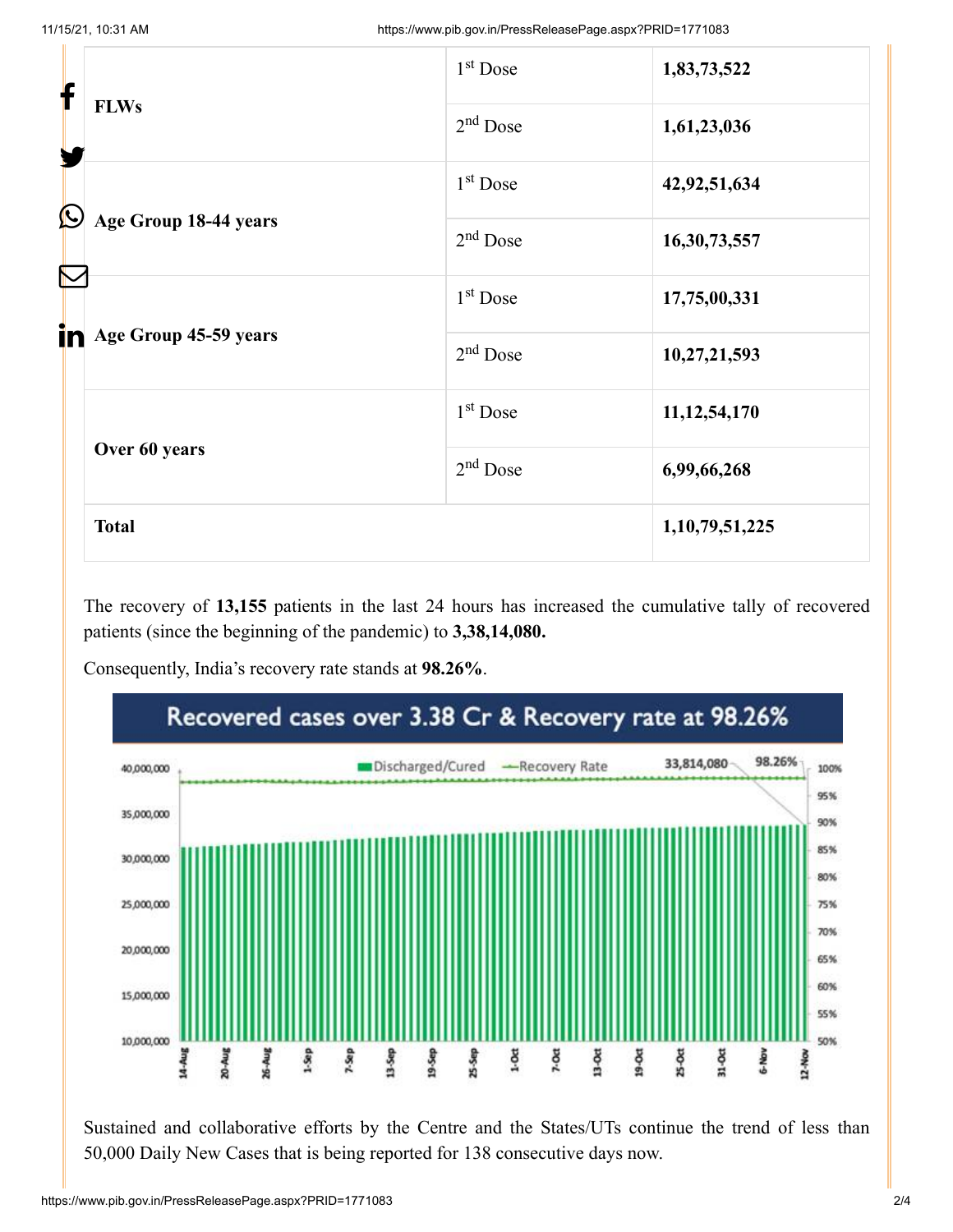**12,516 new cases** were reported in the last 24 hours.



The Active Caseload is presently at **1,37,416 is lowest in 267 days.**Active cases presently constitute **0.40%** of the country's total Positive Cases, which **is lowest since March 2020.**



The testing capacity across the country continues to be expanded. The last 24 hours saw a total of

11,65,286tests being conducted. India has so far conducted over **62.10 Cr (62,10,67,350**) cumulative tests.

While testing capacity has been enhanced across the country, **Weekly Positivity Rate at 1.10% remains less than 2% for the last 49 days now.** The **Daily Positivity rate reported to be1.07%.** The daily Positivity rate has remained below2% for last 39 days and below 3% for 74 consecutive days now.